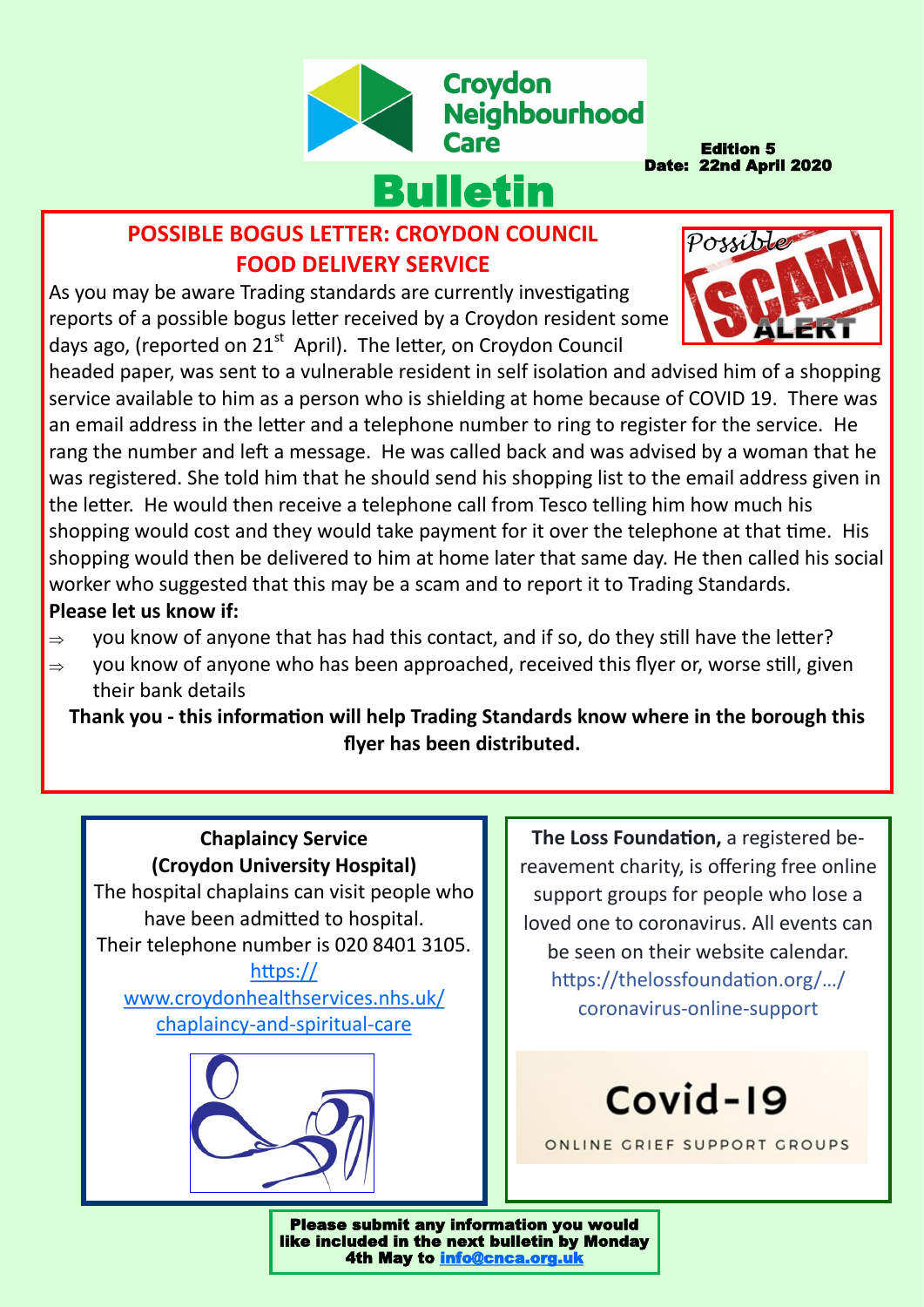

**During the Covid-19 outbreak, in line with government guidelines, we are unable to work in the office and are therefore unable to operate our paper-based official Disclosure & Barring Counter-Signatory service.**

**Individuals can apply for a Basic DBS check online (paid and volunteer posts) , through the [DBS online application route here](https://www.gov.uk/request-copy-criminal-record) (at a cost of £23) or through a [Responsible Organisation](https://www.gov.uk/guidance/responsible-organisations#a-list-of-responsible-organisations)**

**Enhanced Disclosure checks for volunteer positions are processed in the same way as for a paid position. Enhanced applications can be online via [Responsible Organisations](https://www.gov.uk/guidance/responsible-organisations#a-list-of-responsible-organisations) and this has to be done through the organisation you are volunteering with. An individual cannot apply for their own enhanced check.**

**There are administration fees for applications made online via [Responsible Organisations](https://www.gov.uk/guidance/responsible-organisations#a-list-of-responsible-organisations)**

**Current guidance from the DBS can be found here: [https://www.gov.uk/government/](https://www.gov.uk/government/publications/safeguarding-factsheet-community-volunteers-during-covid-19-outbreak) [publications/safeguarding](https://www.gov.uk/government/publications/safeguarding-factsheet-community-volunteers-during-covid-19-outbreak)-factsheet-community-volunteers-during-covid-19-outbreak**

**We are sharing funding opportunities with our member groups to help offset any costs of DBS applications during this period.**

| Ministry of Housing,<br>Communities &<br>Local Government |  |
|-----------------------------------------------------------|--|
|-----------------------------------------------------------|--|

Scheme

2020/21 Faith, Race and Hate Crime Grant

# **2020-2021 Faith, Race and Hate Crime Grant scheme**

The closing date to submit funding bids for the above scheme has been extended to 15<sup>th</sup> May.

Applications are welcomed from established community organisations and charities to carry out projects that meet at least one of the following aims:

- $\Rightarrow$  To promote shared values among people of all backgrounds through sustainable social integration and meaningful civic participation.
- $\Rightarrow$  To effectively tackle and prevent religiously and racially discriminatory behaviour and those acting against others because of their faith or race.

## **Further details can be found [here](https://www.gov.uk/government/publications/faith-race-and-hate-crime-grant-scheme-2020-to-2021)**





Please see attached service update from Purley Cross Centre

**Please regularly check the council'[s website](https://www.croydon.gov.uk/healthsocial/phealth/coronavirus-information/service-updates) to find out the latest guidance and information about support in Croydon**